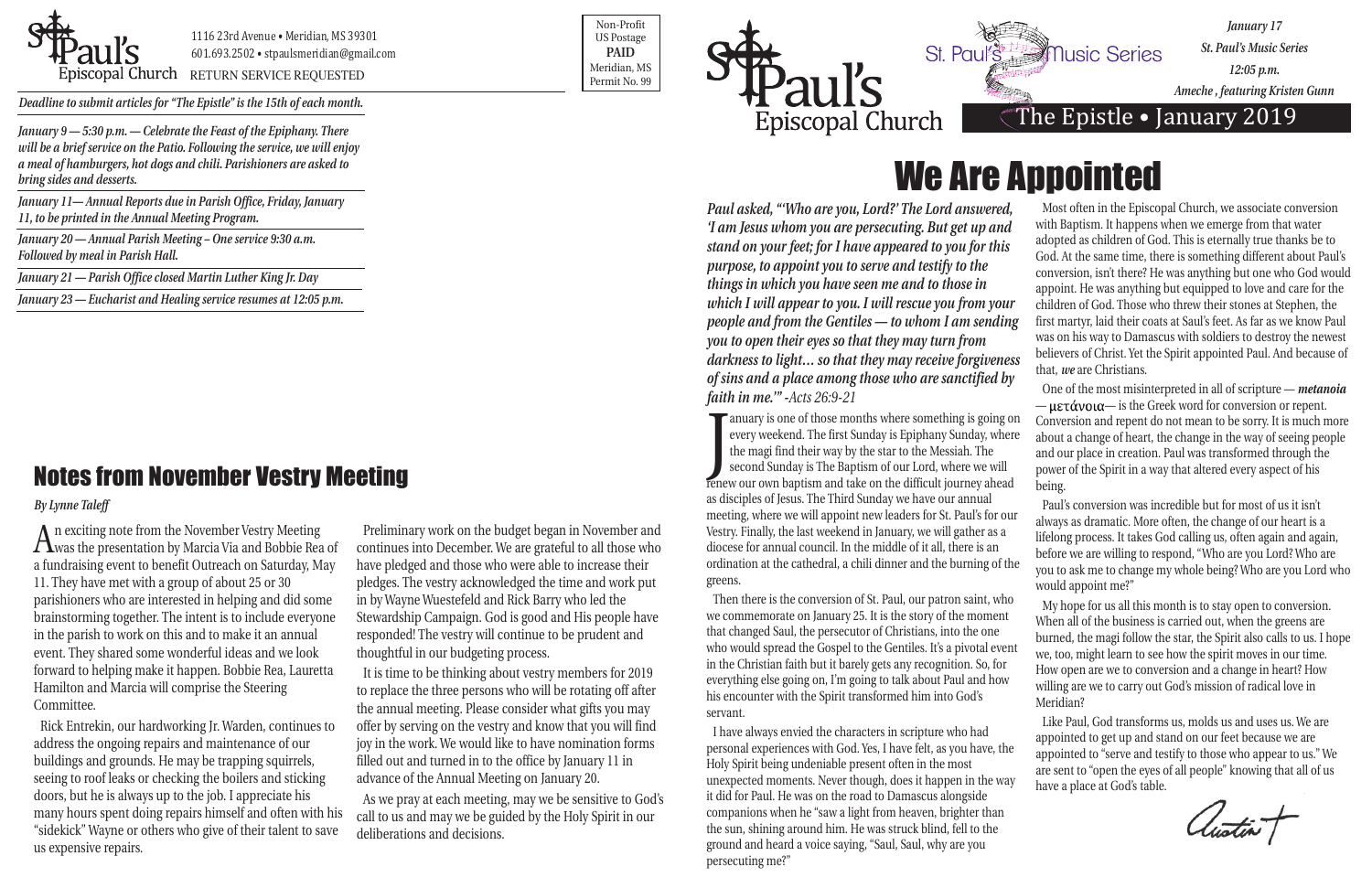*For our Parish family:* Annie Melton, Dave Russell, Dixie Pigford, DJ Wells, Edgar Morrison, Hardy Graham Sr., Jamie Lancaster Smith, Jean Merrell, Jerry Greene, Jo Van Devender, Joe White, John Carrier, III., Lee Graham, Mary Scott, Norma Veach, Peggy Carrico, Robbie Morrison, Rob Ward, Terry Rush and William Godwin.

*For those in our Senior Living Communities:* Deanie Carmichael, Elise Leach, Joyce Welsh, Linda James, Lora Jones and

#### We Remember in our Prayers



*For extended family and friends:* Agnes Lewis, Alice Miller, Ally Gressett, Alixus Hearn, Amanda Lockey, Anna Meyers, AnnLee, Barbara Johnston, Barbaree Heaster, Baston Geiger, Bill Selman, Barbara Hull, Billy Hull, Bridget Mann, Caroline Rush, Cathy Parker, Cheryl Drennan, Claudia McKibben, Cory Gaylord, Diane Dunn, Edesser "Dess" Reid Ward, Rob & Aislinn Ward, Evelyn, Frank Baker, Frank Barrett, Freddie Bea Watson, Hannah McNichol, Helen Valentine, Hulon Dearman, Jada Dooley, Jennifer Dial, John, Ken Fisher, Kylie Temple, Lane Wilkinson, Leigh Ann Key, Leslie Smith, Lou Dubose, Marilyn Mohr, Marsha Thomas, Mary Hallwell, Mary Irby, Michael Dial, Michelle Nelson, Nell Williams, Norman, Patricia Bonner, Philip Walk, Pud Merrell, Rick, Robert Kirkland, Sallie Gercens, Hannah Thompson, Seth Thompson, Stephanie Turner, Terry Dewayne Ivey, Tom Cook, Tom Schram, Victoria Dunn, and Wilfe Manning. *For those who have died especially:* Dot Harrington; Jimmy Webb, family of Jean Merrell; and Janet Rossman Sinyard. *For those serving in the Armed Forces,* for all who serve overseas and their families, especially Shum Benson, Connor Covert, Graham Ford, Andrew Behm, Nick Mullen, Brandon States and The 155th Combat Engineers. *We pray* for our Bishop Brian. We pray for our Rector Austin and his family.

#### **Birthdays & Anniversaries**

| Jan. 1 Gene & Judy Wood                      | Jan. 16 Linda James, Robert Ward                   |
|----------------------------------------------|----------------------------------------------------|
| Jan. 2 Jack Martin, Jim Miller               | Jan. 17 Anna Katherine Carrier                     |
| Jan. 3 Scott & Rose Hudson, Cindy McGinnis,  | Jan. 19 Mark Davis, Rick & Joanne Entrekin,        |
| <b>Iim McGinnis</b>                          | Gavin Smith                                        |
| Jan. 7 Kelly McQuaig                         | Jan. 20 Jo Van Devender                            |
| Jan. 8 Rick Barry, Juliet McDonald,          | Jan. 21 John Carrier III, Mark & Nancy Davis       |
| <b>Tiffany McGehee</b>                       | Jan. 22 Danny & Joane Mackey, Robert & Candy Ward  |
| Jan. 9 Scott Carmichael, Melissa Hudson,     | Jan. 23 Scott Hudson                               |
| Jamie Smith, Jan Wayton                      | Jan. 27 Elizabeth Scott Bond, Anthony Hiatt,       |
| Jan. 10 Bobby & Sherree Maddox               | Scott McQuaig, Liam Morphis                        |
| Jan. 11 Clay & Laura Holladay, Merrell White | Jan. 28 Sandy Singleton                            |
| Jan. 12 Bob Rea                              | Jan. 30 Carolyn Jones, Hunter Howell, Kay Milhorn, |
| Jan. 14 Candy Ward                           | Mike Reich                                         |
| Jan.15 Rainey Breaux, Robby Dreyfus,         | Jan. 31 Cameron Burchfield                         |
| Edgar & Robbie Morrison                      |                                                    |
|                                              |                                                    |

| <b>Services</b>                                                        | <b>JANUARY 6</b>       | <b>JANUARY 13</b>   | <b>JANUARY 20</b>                     | <b>JANUARY 27</b>        |  |  |
|------------------------------------------------------------------------|------------------------|---------------------|---------------------------------------|--------------------------|--|--|
| <b>VESTRY COUNTERS</b><br>Larry Nowak & Page Sikes; Lock: Brandon Dunn |                        |                     |                                       |                          |  |  |
| 8 A.M.                                                                 |                        |                     | 9:30 ONLY                             | <b>ANNUAL CONFERENCE</b> |  |  |
| <b>CHALICE</b>                                                         | Gloria Chancellor      | John Carrier        | <b>Bob Covert &amp; Rick Entrekin</b> |                          |  |  |
| <b>READER</b>                                                          | Lynne Taleff           | <b>Ingrid Price</b> |                                       | Anne Chalk               |  |  |
| <b>USHER</b>                                                           | John Carrier           | <b>Bob Covert</b>   |                                       |                          |  |  |
| 10:30 A.M.                                                             |                        |                     |                                       | <b>MORNING PRAYER</b>    |  |  |
| <b>READER 1</b>                                                        | <b>Everett Callais</b> | Wayne Wuestefeld    | <b>Rick Barry</b>                     | <b>Rob Calcote</b>       |  |  |
| <b>READER 2</b>                                                        | Kay Reich              | <b>Bev Pringle</b>  | Mary Dunn                             | Catherine Little         |  |  |
| <b>PRAYERS</b>                                                         | <b>Joan Moore</b>      | <b>Bobbie Rea</b>   | <b>Stacey Harwell</b>                 | Candy Ward               |  |  |
| <b>USHERS</b>                                                          | Albree Florey          | Laura Holladay      | Larry Nowak                           | <b>Edie Simmons</b>      |  |  |
|                                                                        | <b>Scotty Florey</b>   | Clay Holladay       | Susan Nowak                           | Adrian Page              |  |  |
|                                                                        | Chris Burchfield       | <b>Rick Barry</b>   | Marsha Miller                         | Lisa Howell              |  |  |
|                                                                        | Gary Jones             | Cheri Barry         | <b>Iim Miller</b>                     | Lauretta Hamilton        |  |  |
| <b>ACOLYTES</b>                                                        | Aryln Grace Sanders    | Christopher Collis  | Anna Katherine Carrier                | AJ Page                  |  |  |
|                                                                        | Shep Sanders           | <b>Hardin Hiatt</b> | Elizabeth Scott Bond                  | Sellers Breaux           |  |  |
|                                                                        | Olivia Lewis           | Henry Hiatt         | <b>Wyatt Bond</b>                     | Carlyle Breaux           |  |  |
|                                                                        | <b>Britton Dunn</b>    | Isabela Martin      | <b>Gibson Hasselle</b>                | Katie Hasselle           |  |  |
| <b>ALTAR GUILD</b>                                                     | Lindy & Bob Deen       | Lindy & Bob Deen    | <b>Bobbie Rea</b>                     | <b>Bobbie Rea</b>        |  |  |
|                                                                        | BJ Ray                 | BJ Ray              | Marilyn Greene                        | Marilyn Greene           |  |  |
|                                                                        | Linda Carrier          | Linda Carrier       | Rainey Breaux                         | Rainey Breaux            |  |  |
| <b>CHALICE</b>                                                         | Sonya Carrier          | Rob Calcote         |                                       |                          |  |  |

 $\mathbf{W}_{\text{the}}$  are most appreciative to the parish for all the remembrances offered at Christmas and year's end. Thank you for your generosity and thoughfulness. From Christmas bonuses to treats and gifts to goodies, we are moved by your kindness especially during this past holiday season. *THANKS!*

*We rejoice in the birth of Anne Warren Swindoll born Dec. 2 . Little Anne Warren weighed 4 lbs., 4 oz. and was 18 inches long. The proud parents are Zak & Hallie Swindoll.*





# Vestry Nominations Open

We will elect three new members of the Vestry to serve three-year terms at our Annual Meeting, January 20. Forms for nominations are available at the entrances to Nave and on bulletin board in the hallways and must be received by January 14 to be printed in the Annual Meeting booklet. A potential vestry member must be a confirmed communicant; at least 21 years of age; must be canonically resident and actually residing the parish (letter of membership on file); must be entitled to suffrage at annual meeting at which elected; cannot have served on the Vestry in previous three years (though such person is immediately eligible to stand for nomination as Warden); and shall not serve more than six consecutive years in that or a combination of Vestry member/Warden offices unless said individual has served a portion of a former term (i.e. filled an unexpired term). Prior to the Annual Parish Meeting, potential Vestry members will meet with the Rector; consent to the parish's Vestry Covenant; and commit to attend the annual Vestry retreat.

#### Lay Ministry & Committee Chairman Reports

Reminder to submit your articles for 2018 by Friday, January 11 for your report to be printed in the Annual Meeting booklet.

#### Plan to Attend the 192nd Annual Council

The 192nd Annual Council will be held at Lake Terrace Convention Center in Hattiesburg January 25-27. Online registration is open by downloading forms from www.dioms.org. Opening service starts at 6 p.m. on Friday, January 25. After the opening service and first business session, there will be a blues themed reception at the convention center. Council's closing Eucharist will be on Sunday at 10 a.m. Children's church will be provided. St. Paul's has reserved a block of rooms for our delegates, alternates and other parishioners attending. If you would like to have a room reserved please contact Brandon Dunn at 601.479.4899 or *bdunn@wgyates.com*.



*St Pauls outreach committee delivered lots of warm coats, socks and insulated mugs just in time for this freezing night! Ducky McCormick, Beth Wuestefeld and Catherine Little had fun shopping!*



#### *Dear Church Members,*

*Thank you so much for remembering me at Christmas. The gift bag was very much appreciated and the youth groups from St. Paul's and the Mediator caroled just for me last night! I thank the Lord every night for you and the love you shower on me. I pray for you every night also. God bless you all!* 

*Sincerely, Mary Scott*

*—Betty, David, Claire, Joane, John, Brenda, Denise, Rita and Fr. Austin*